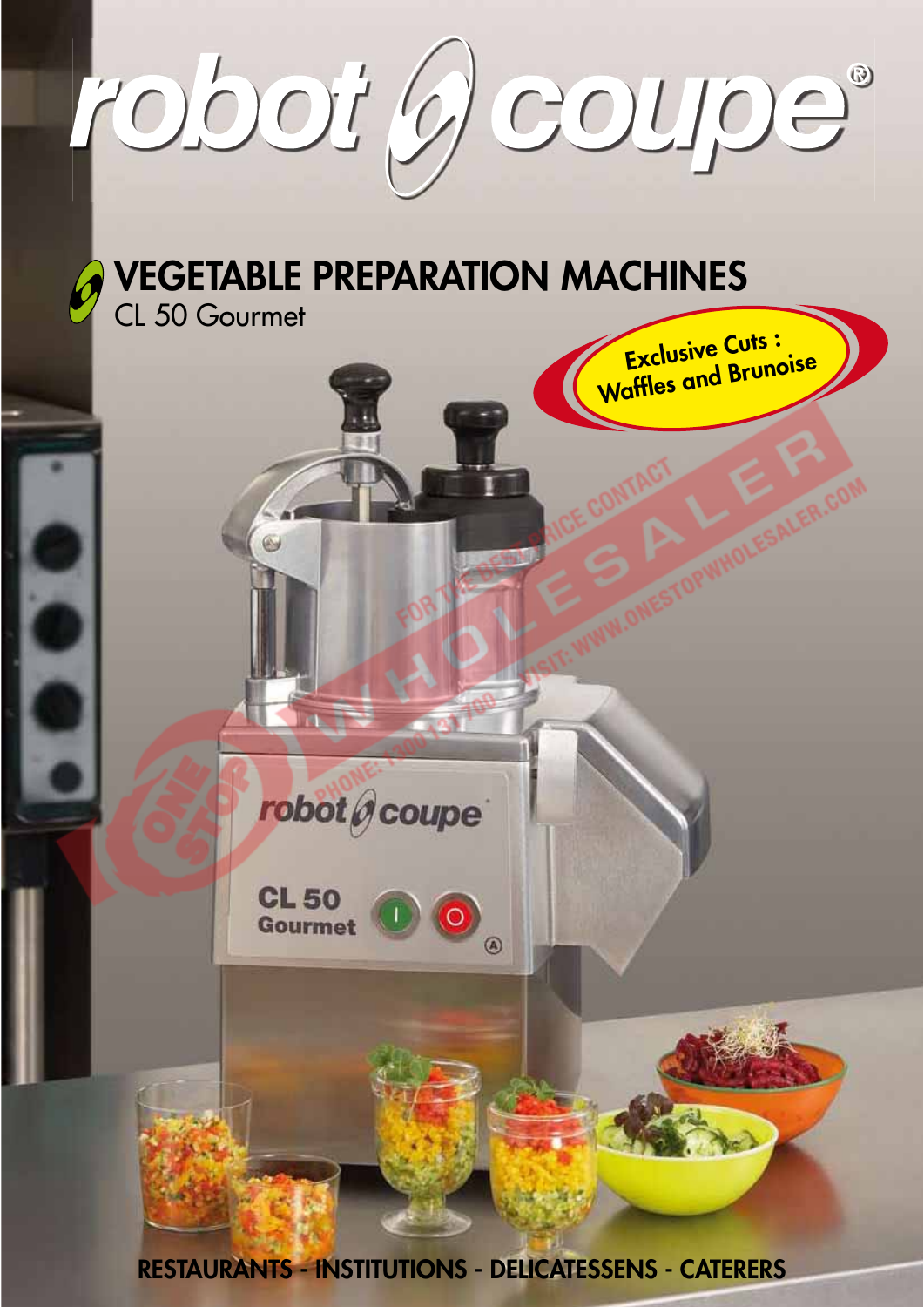## CL50 Gourmet : Simply the best

**Exclusive : CL50 Gourmet allows you to make** 5 new waffle and dicing cuts of exceptional quality. These cuts are difficult and time consuming to prepare by hand, but now they can be achieved quickly and perfectly every time. Take advantage of the range of 48 different discs and give your imagination free reign to dream up some exciting new recipes.

(Patented)

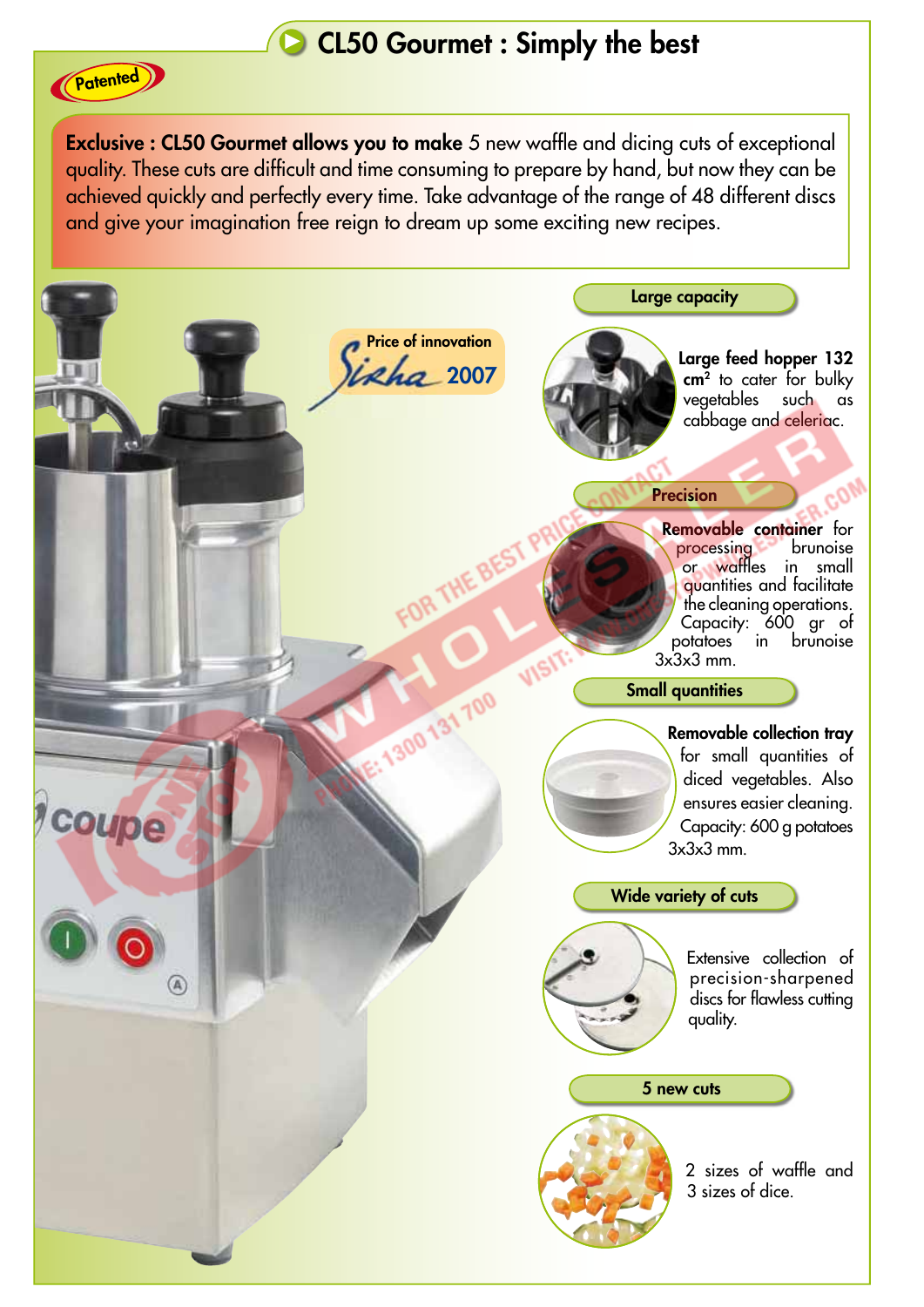